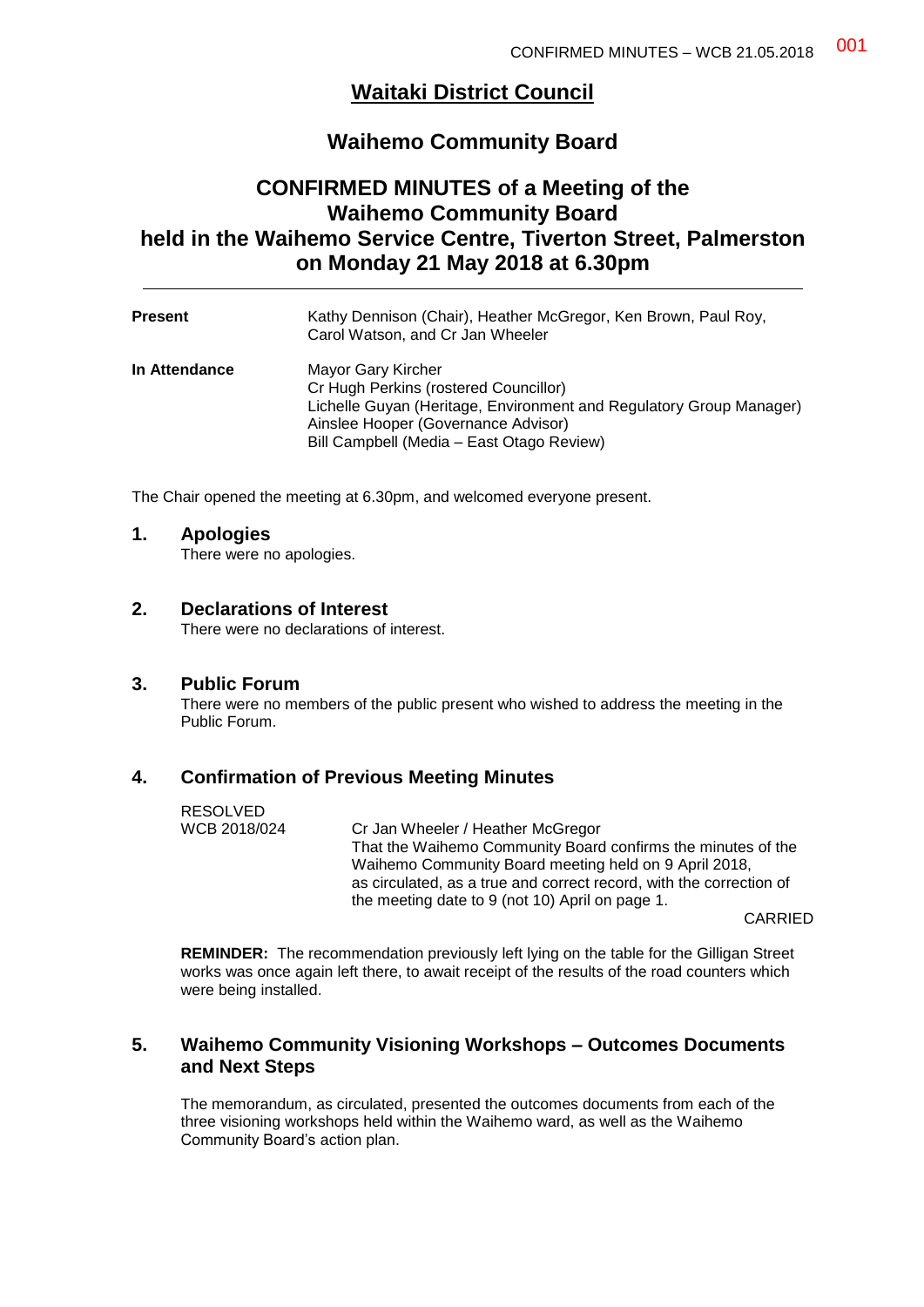| RESOLVED<br>WCB 2018/025        | Ken Brown / Carol Watson<br>That the Waihemo Community Board receives and notes the<br>information.<br>CARRIED                                                                                                    |
|---------------------------------|-------------------------------------------------------------------------------------------------------------------------------------------------------------------------------------------------------------------|
| <b>RESOLVED</b><br>WCB 2018/026 | Ken Brown / Carol Watson<br>That the Waihemo Community Board hold a workshop with Council<br>staff to find the best way to progress the Community visioning<br>process for the Waihemo ward.<br>CARRIED           |
| MOTION PUT                      | Heather McGregor / Paul Roy<br>That the Waihemo Community Board affirms its determination to<br>work in a positive, unified way to achieve the best possible<br>outcomes for all communities in the Waihemo ward. |

Mrs McGregor asked that a vote be called from all members (in the form of YES, I agree or NO, I do not agree), and that the votes be recorded in the minutes.

The Chair then called for a vote from each Board member, the record of which is as follows:

- Paul Roy YES
- Ken Brown YES
- Cr Jan Wheeler YES
- Heather McGregor YES
- Carol Watson YES
- Kathy Dennison (Chair) YES

The Chair then declared the motion RESOLVED and CARRIED UNANIMOUSLY. The final resolution is copied below, for the meeting record.

RESOLVED

WCB 2018/027 Heather McGregor / Paul Roy

That the Waihemo Community Board affirms its determination to work in a positive, unified way to achieve the best possible outcomes for all communities in the Waihemo ward.

CARRIED UNANIMOUSLY

### **6. Waihemo Community Board – Submission on the Long Term Plan 2018-28**

The memorandum, as circulated, presented a copy of the Board's submission to Council on the Long Term Plan 2018-28.

Mayor Gary Kircher thanked the Chair for coming to the LTP Hearings the previous week to present the Board's submission. He said it was a very good submission, and was beautifully conveyed to Council on the day. With regard to the future process, Council would be undertaking initial deliberations tomorrow, which would feed into final decisions on LTP matters at the additional Council Meeting on 29 May. Some ideas that had been brought up in submissions did not need to be included in the LTP, and they will be referred to other processes (eg CRM, work programmes) for consideration. The LTP is a ten-year plan, so there are opportunities to fine-tune projects throughout its lifetime. That, in turn, presented the Community Board with opportunities to add new ideas if they were raised during the Board's ongoing consultations with their ward communities.

The LTP document will be going to the 26 June 2018 Council Meeting for adoption, and will come into effect on 1 July 2018. Policies related to the LTP and the resolution to set the rates for 2018/19 would also take place at that Council Meeting.

The Chair thanked the Mayor for his summary of the next steps in the LTP process.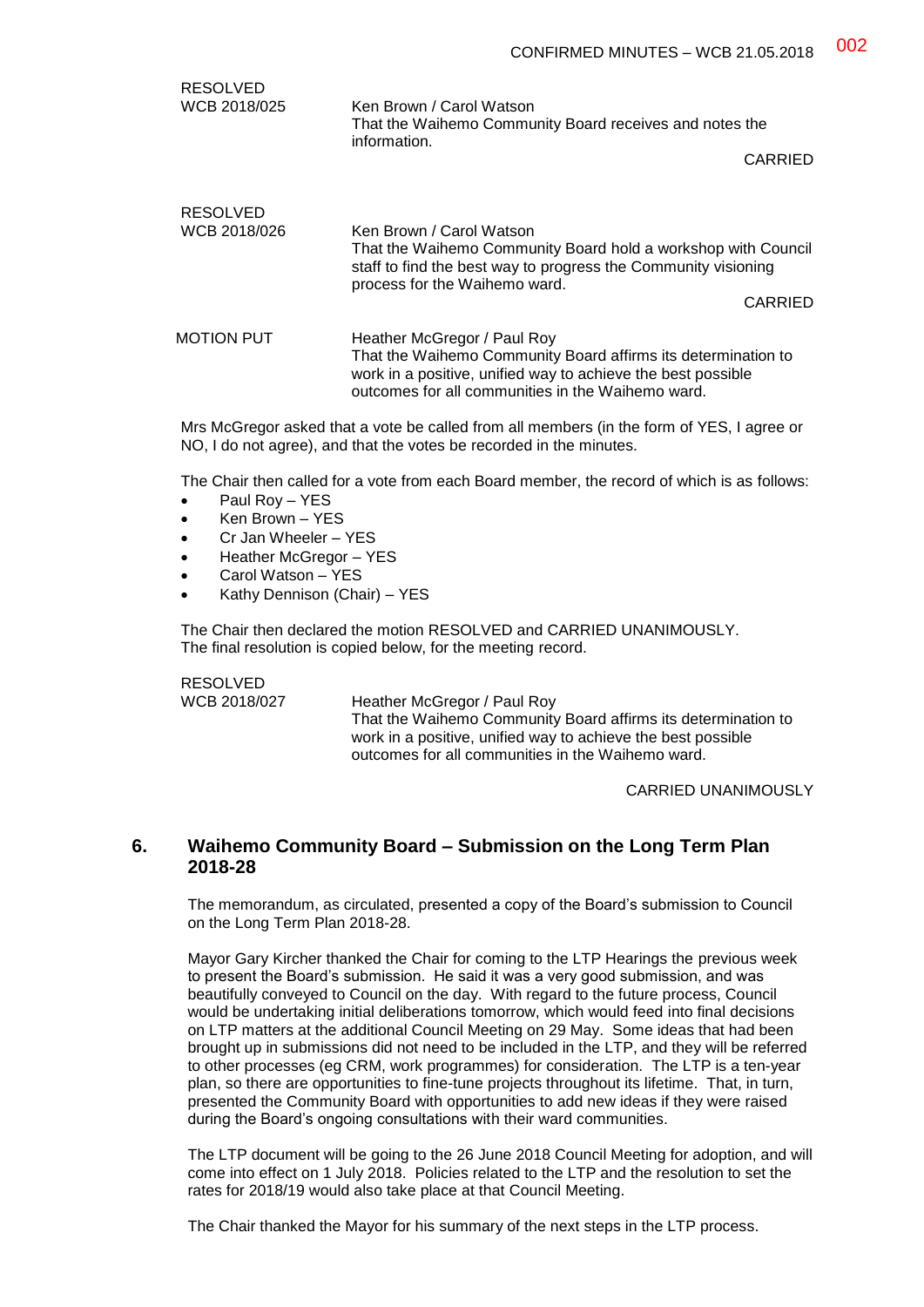RESOLVED<br>WCB 2018/028

Heather McGregor / Carol Watson That the Waihemo Community Board acknowledges receipt of its submission on the Waitaki District Council 2018-28 Long Term Plan.

CARRIED

# **7. Assets Update May 2018**

The memorandum, as circulated, sought to update the Board on issues, operations and projects managed by the Assets Group, occurring within the Waihemo Ward since the last Board meeting.

Cr Jan Wheeler thanked the Assets team for their recent work, especially in regards to putting gravel on some of the rural roads.

The Mayor explained that the Assets Update, although dated for this 21 May 2018 Community Board meeting, had been written ahead of that date in order to be included in the published agenda. The report referred to work that was planned at the time of writing, but which is being done now. Preparations were done last week, and then there was a period of heavy rain. Despite this, the gravel has gone on as planned and stated in the report. It was overdue work, due to the lack of available gravel, but – with new sources available – it was able to be progressed. The Chair thanked the Mayor for his clarification.

RESOLVED<br>WCB 2018/029

Paul Roy / Ken Brown That the Waihemo Community Board receives and notes the information.

CARRIED

### **8. Recreation Update May 2018**

The memorandum, as circulated, sought to update the Waihemo Community Board on routine work, maintenance issues and progress on minor projects since the last Board meeting.

In response to a question, it was noted that the A&P Association had not yet put in its building consent application for the yards. ACTION: Officers to follow up with the Association again

With regards to the Bike Park and community group funding, the Chair reported on activity to date with the schools and Early Childhood Centre. The Mayor added that Council had contributed \$50k, which was enough for a simple ride park. He acknowledged there were aspirations for more to be done; and Council was working on an application to the Otago Community Trust. Offiers believed that pursuing this project through Council was the best option, because it also took the community on board at the same time.

RESOLVED<br>WCB 2018/030

Heather McGregor / Paul Roy That the Waihemo Community Board receives and notes the information.

CARRIED

### **9. Building Consents Issued in Waihemo Ward for the months of March and April 2018**

The memorandum, as circulated, provided the Waihemo Community Board with a list of building consents issued in Waihemo Ward for the months of March and April 2018.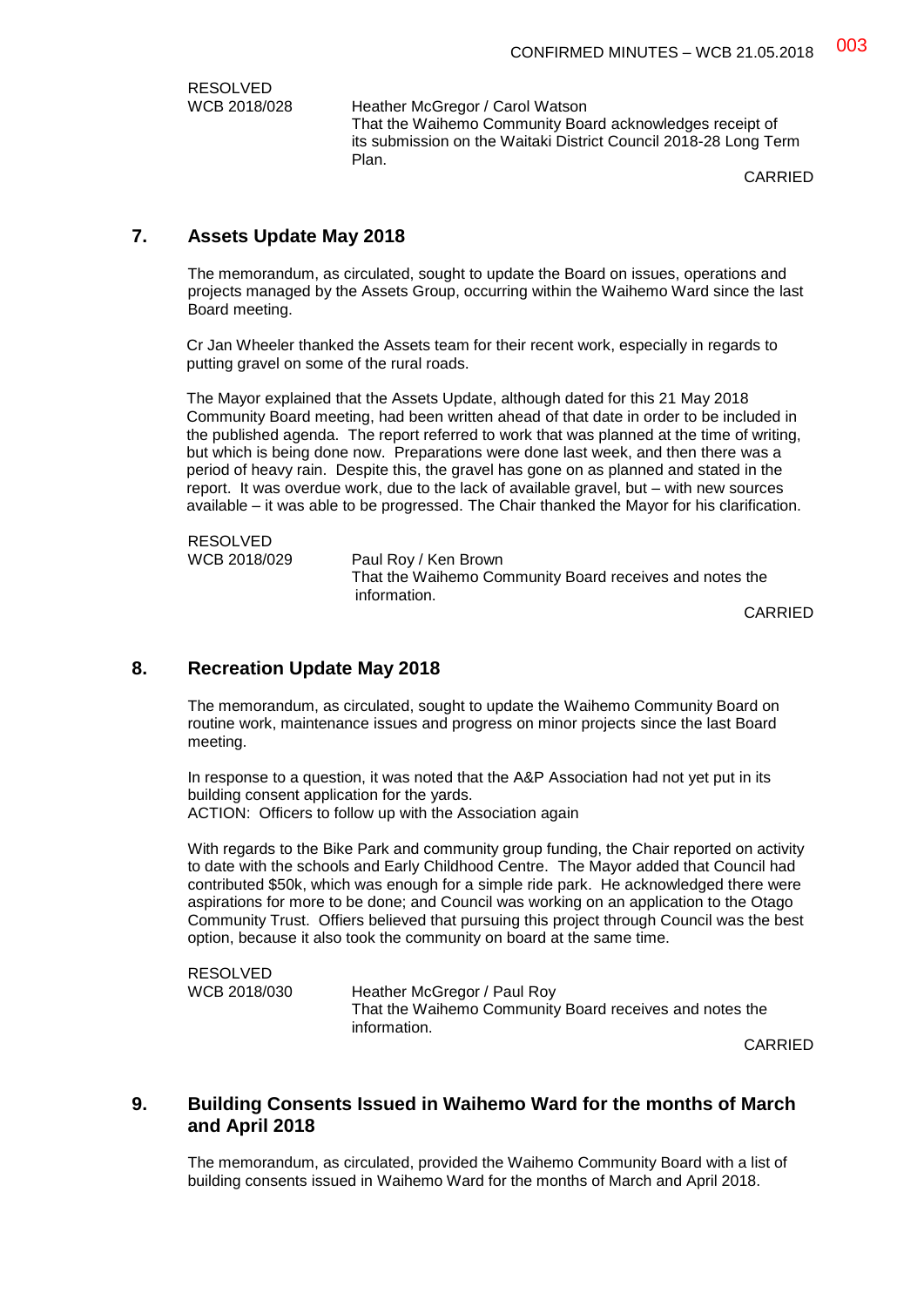Board members were impressed by the level of activity. Group Manager Lichelle Guyan advised that there was building activity growth throughout the district. The type of activity was changing; there were more new houses in Waitaki district this year to date than Council has had for the preceding four years. Waihemo had been a little slower than other parts of the district, until recently. Data would continue to be monitored to see what trends developed over time.

RESOLVED<br>WCB 2018/031

Heather McGregor / Carol Watson That the Waihemo Community Board receives the information.

CARRIED

### **10. Waihemo Community Board Financial Update – May 2018**

The memorandum, as circulated, sought to update the Waihemo Community Board on the balances of separate rate accounts, movements in and out of the community funding budget, and the balance of funds available for distribution to community projects within the Board's ward.

In response to the report's statement that the discretionary fund was carried forward each year, one Board member expressed his recollection that it was capped each year, and then topped up if required – ie if the Board spent \$2k, then only \$2k would be added. ACTION: Clarification to be sought from Finance team

The Mayor noted that the Board would not need a top up in the next financial year, because the balance was over \$7k.

RESOLVED<br>WCB 2018/032

Heather McGregor / Cr Jan Wheeler That the Waihemo Community Board: 1. receives and notes the schedule detailing balances of

- separate rate accounts within the Waihemo ward; and 2. receives and notes the report detailing movements and the
- balance of funds available for distribution to community projects within the Board's ward.

CARRIED

### **11. Waihemo Community Board Discretionary Funding Request – Palmesrton Scooter Competition**

The memorandum, as circulated, sought the Board's approval of a contribution of \$320 to the Palmerston Scooter Competition being held at the Palmerston Skate Park on Sunday 4 November 2018.

An amendment was required to the first line of the agenda report – it should read the "Waihemo Community Board", not the "Ahuriri Community Board". ACTION: Board Secretary to correct, and record in the minutes

| RESOLVED     |                                                                                                                                                                                                                                                                                                                    |
|--------------|--------------------------------------------------------------------------------------------------------------------------------------------------------------------------------------------------------------------------------------------------------------------------------------------------------------------|
| WCB 2018/033 | Heather McGregor / Carol Watson                                                                                                                                                                                                                                                                                    |
|              | That the Waihemo Community Board approves a contribution<br>of \$320 to the Palmerston Scooter Competition being held at<br>the Palmerston Skate Park on Sunday 4 November 2018 (or<br>Sunday 11 November 2018 in the event of a postponement),<br>payable from the Waihemo Community Board Discretionary<br>Fund. |
|              |                                                                                                                                                                                                                                                                                                                    |

CARRIED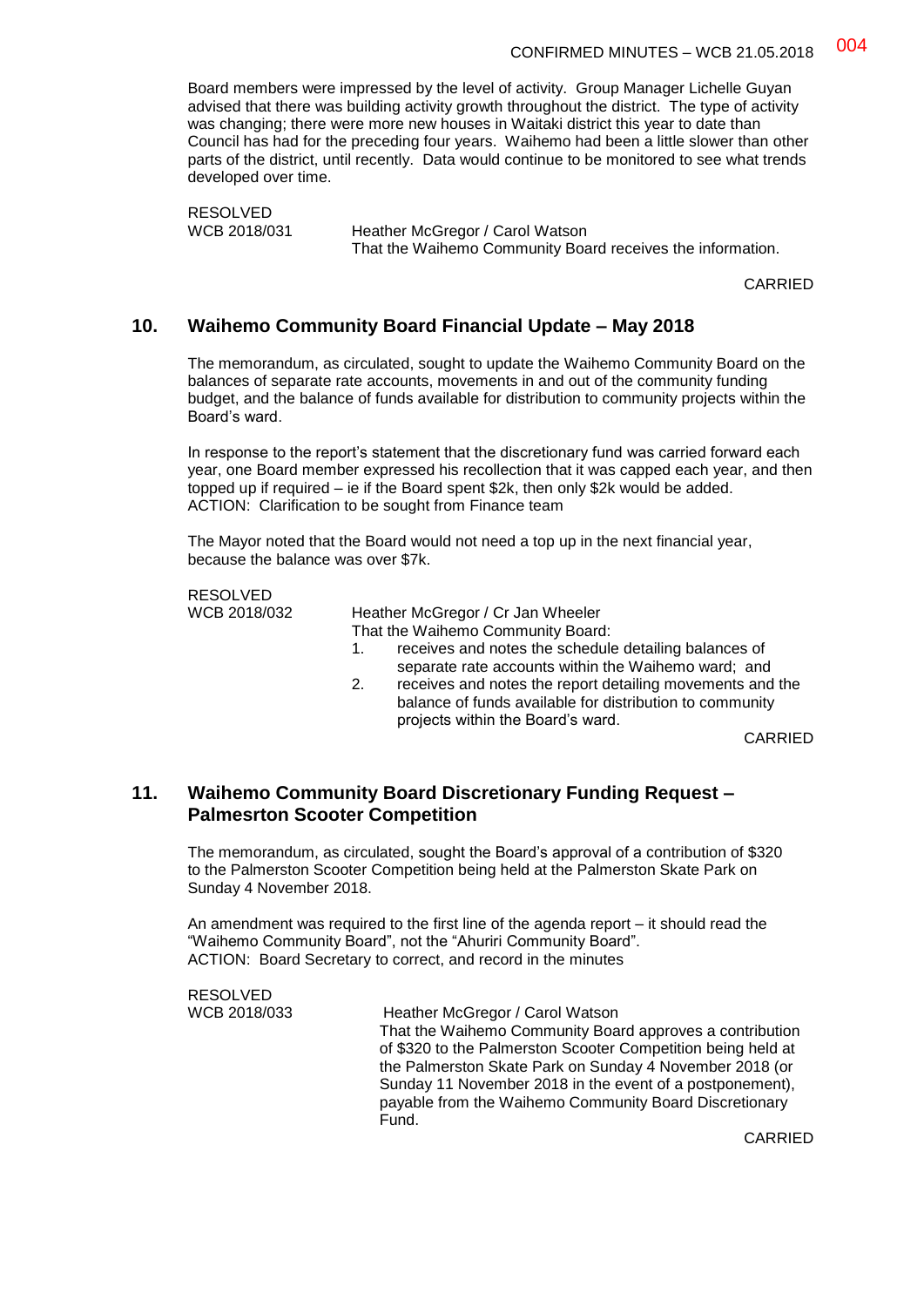# **12. Chairperson's Report**

The Chairperson presented her report verbally to the meeting. The following is a summary of the key issues.

- The Chair's highlights of the past twelve months projects completed and progressed, achievements, support provided within the community.
- There is merit in Board members getting out into the community to talk with residents, and she encouraged them to continue to do so.

The Chair advised Cr Jan Wheeler and the meeting that Cr Wheeler's latest article in the East Otago Review had mentioned that an oak tree and two poles would be removed in Palmerston and that information was not correct nor had it been stated in the agenda report to the Community Board meeting. The Chair advised that there was no intention to remove the oak tree, and one pole would be renewed and located in a slightly different position. She noted that Board members needed to ensure that they spoke only to the contents of agenda reports as supplied by officers, and recommended to Cr Wheeler that it would be good if she could make the correction publicly to clarify the matter.

Ken Brown congratulated the Chair on her extremely helpful report to today's meeting, especially in highlighting the Board's positive work and achievements over the year. He believed there was a need to find a better way to get out to the public with these good news stories, and to acknowledge the good working relationship between the Board and the Mayor and Council staff.

RESOLVED<br>WCB 2018/034 Kathy Dennison / Ken Brown That the Waihemo Community Board receives the Chairperson's report.

CARRIED

# **13. Community Board Members' and Councillor's Reports (verbal)**

### **Heather McGregor:**

- 25 April attended the Palmerston Anzac Day Service, which was well attended by the community
- 27 April attended a workshop with the Board and facilitator re LTP Submission
- Hampden Beach: visited the site where the proposed bollard are going to be placed, it is pleasing that this is moving forward.
- Attended the usual monthly community meetings
- Ronaldsay Street After several months, the community is pleased to see that the contractors have completed this street.
- Palmerston Cemetery I sent photos through to the Parks team regarding some graves that had sunk with the wet weather.

### **Carol Watson:**

- 25 April Palmerston and Dunback ANZAC services
- 26 April In my role on the Hall Committee, I attended a meeting with Chairperson Ngaire Joyce and the cleaner, to agree on recommendations going forward following the cleaner's resignation. A new cleaner has been employed and has started.
- 27 April Community Board meeting to go over LTP submission
- 9 May In my role on the Hall Committee, the Committee Chair and I travelled to Oamaru and met the Accounting Manager Ian Wells to discuss our roles and responsibilities
- 11 May Red Cross held an exercise in the local community which I did not attend due to ill health. By the time of the meeting, no feedback on the event had been received.
- 18 May The Board Chair and I visited Flag Swamp and Palmerston Primary Schools, and the Daycare Centre, to inform them about the planned Bike Park.